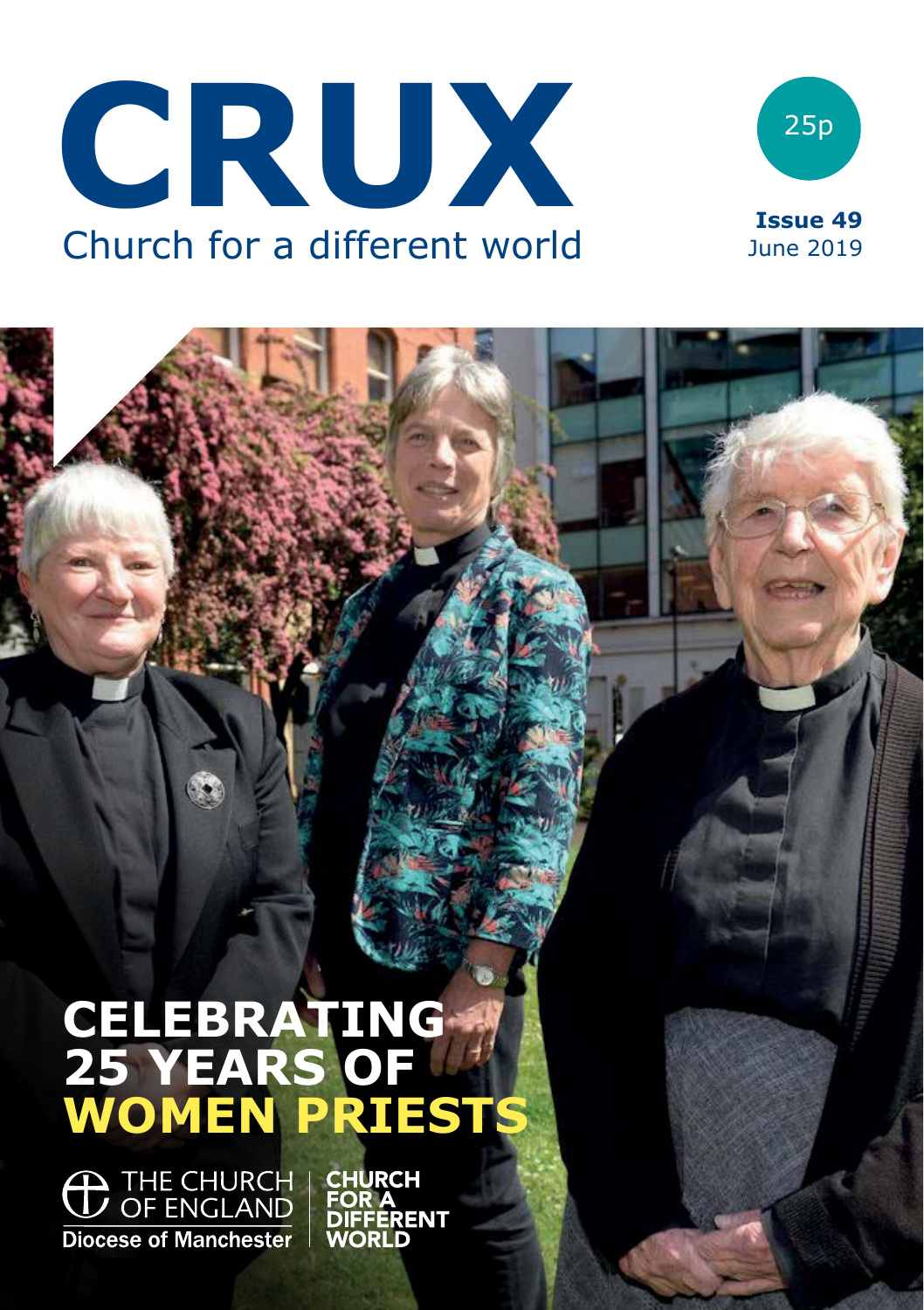# **#MoreThanSunday**

**In the years before clergy had Ministerial Development Reviews, a wise nun from Whitby acted as my work consultant. Once, in preparing to meet with her, I made a list of all the things I did and then arranged them under headings according to what role I was in when I was doing them.**

I chaired the PCC as vicar, presided at the Eucharist as priest, but what amazed me was how much of my time and my activities came under the headings of "baptised Christian" and "member of the local church". Praying at home, reading the bible, collecting for Christian Aid, volunteering with a Housing Association, serving on the civil Parish Council, giving a tenth of my income to church and charity - none of these either required ordination or particularly benefitted from it.

Next month we will be launching #MoreThanSunday. It's a lay-led project that focuses on all that we do as followers

of Jesus that doesn't require a special calling. It will offer ideas and challenges about how we can live out our faith and deepen our discipleship across all seven days of the week. There will be podcasts and reflections to inspire us, along with actions that we can try to challenge and strengthen our everyday faith. It won't be about cramming yet more into already over busy lives, but will acknowledge what we're already doing and encourage us to see faith and life as a single journey, deeper into the heart of God.



# **CHURCH FOR A DIFFERENT WORLD AWARDS 2019**

**Following their success for the past two years, the Church for a Different World awards are back again, with applications invited by 31 July 2019.**

The awards celebrate how churches across Greater Manchester and Rossendale are changing to meet the needs of their communities in all kinds of ways. We have been inspired to hear how churches are adapting to meet local needs, reach people in new ways and grow their congregations.

What can you celebrate about your church community? What could others learn from and possibly try in their church? Each month we have shared a story in CRUX from one of the award winning projects, and we hope these have encouraged and moved you.

Bishop David will be looking out for projects that demonstrate how we are serving, nurturing and growing in new ways to meet the needs of a changing world. Perhaps you have embraced new technology such as social media or digital giving, or worked together with new partners in the community or other churches to achieve more together than you could on your own?

CRUX June 2019

For details of how to apply, please visit **www.manchester. anglican.org/awards/**



# **ALTERNATIVE PRAYER COURSE**

Learn some new and creative ways to pray in a relaxed environment on the Alternative Prayer Course at Christ Church Harwood on Monday evenings during June.

To book your place, contact **Rebecca Webster** on **07912 625562**

# **STITCH IN TIME**

Why maintenance and small repairs really matter. A free workshop from the Churches Conversation Trust providing a step-by-step guide to assessing which parts of your church are the most important to conserve through small-scale repairs.

Monday 3 June in Middleton. Register online at **tinyurl.com/y4s8lhcn**

Cover picture: Lyn Connolly, Cherry Vann and Barbara Harrison celebrate 25 years of women priests. Each was ordained in 1994.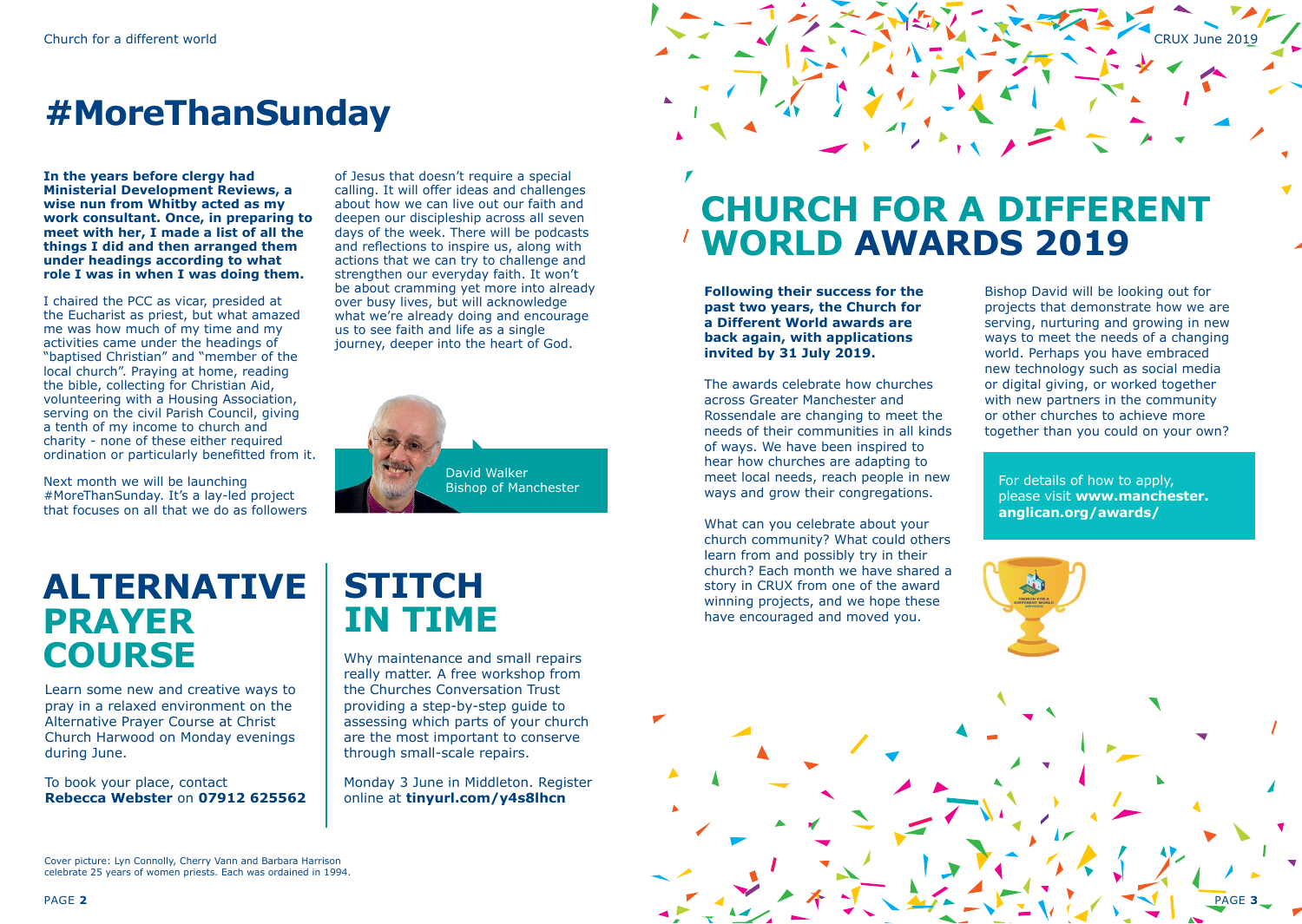

# **CREATIVE ENGLISH CLASSES**

**The Ascension in Lower Broughton provides English classes for refugees and migrant workers that have boosted their confidence and helped them integrate into the community.** 

The project, which uses role play. games and drama to enable people to practise conversational English, has won a Church for a Different World award from Bishop David.

The church had noticed that the makeup of the parish had changed over the years, becoming more ethnically diverse and including people from Eastern Europe, the Middle East and Africa.

With support from the Red Cross and Revive, the PCC approved a programme of Creative English classes that use role play based on everyday situations such as shopping, visiting the doctor or talking to teachers. Each session contains activities that are both educational and fun.

Mahfouza, who fled the civil war in Syria said, "After taking my children to school I would come back and stay home all day. But once I was taken to the English classes at The Ascension I learnt to speak some English."

A migrant Polish worker said, "I had done a previous English course but soon forgot everything. This course is good because I can come every week and practise. We laugh! We are friends. It's good to learn with natural speakers without feeling judged."

Over two years, the project has educated over 100 people, including many typically 'difficult to reach' women from conservative cultures. Lasting friendships have been formed and people have the confidence to speak without an interpreter, so no longer feel cut off from wider society. One of the students has even become a teacher herself.

Canon David Wyatt, Priest in Charge, is looking forward to the rebuilding of The Ascension, following a devastating fire in 2017, so that it once again takes its place at the centre of the Broughton community. The classes were moved to St Paul's, Paddington following the fire.

# **KNOWING OUR PLACE**

**To mark the 25th anniversary of women first being ordained as priests in the Church of England, a conference in Manchester celebrated how far women have come and mapped the future direction of women's ministry.**

'Knowing our Place' featured a great line-up of speakers who spoke movingly of their experiences of being selected, trained and ministering in the Church. Participants heard about some of the barriers to belonging that women still face as they seek to see their calling fulfilled, including ethnicity, gender and disability.

Archdeacons Karen and Cherry shared their journeys to ordination in the 1980s, when the Church of England was a very different place. Cherry spoke of pursuing the journey with trust and obedience, unsure whether she would ever be a priest and have her sense of calling fulfilled. She was among the 'Class of 94' – the first 32 women to be ordained priest in Manchester Diocese in 1994.

Karen found the journey at times lonely and difficult, but at the same time recognised that is was a privilege to be a pioneer and help shape the church through her characteristics of discernment, inspiration and passion.

The conference heard from women who found it hard to find their place in a Church that is traditionally white, male and middle class. "The Church needs to have people in positions of leadership who better reflect the diversity of the community they serve", said The Revd Grace Thomas.

Revd Sally Robinson spoke courageously about her 'unconventional journey' to priesthood. Although well supported by the diocese in her training, she challenged the inflexible structures that prevented her reaching her full potential academically while also caring for her severely disabled daughter.

Looking to the future women were encouraged to continue pushing the boundaries and challenging the structures that have served the church for so long. Many felt encouraged and empowered by what they heard.

The day concluded with a joyful celebratory service at the cathedral.

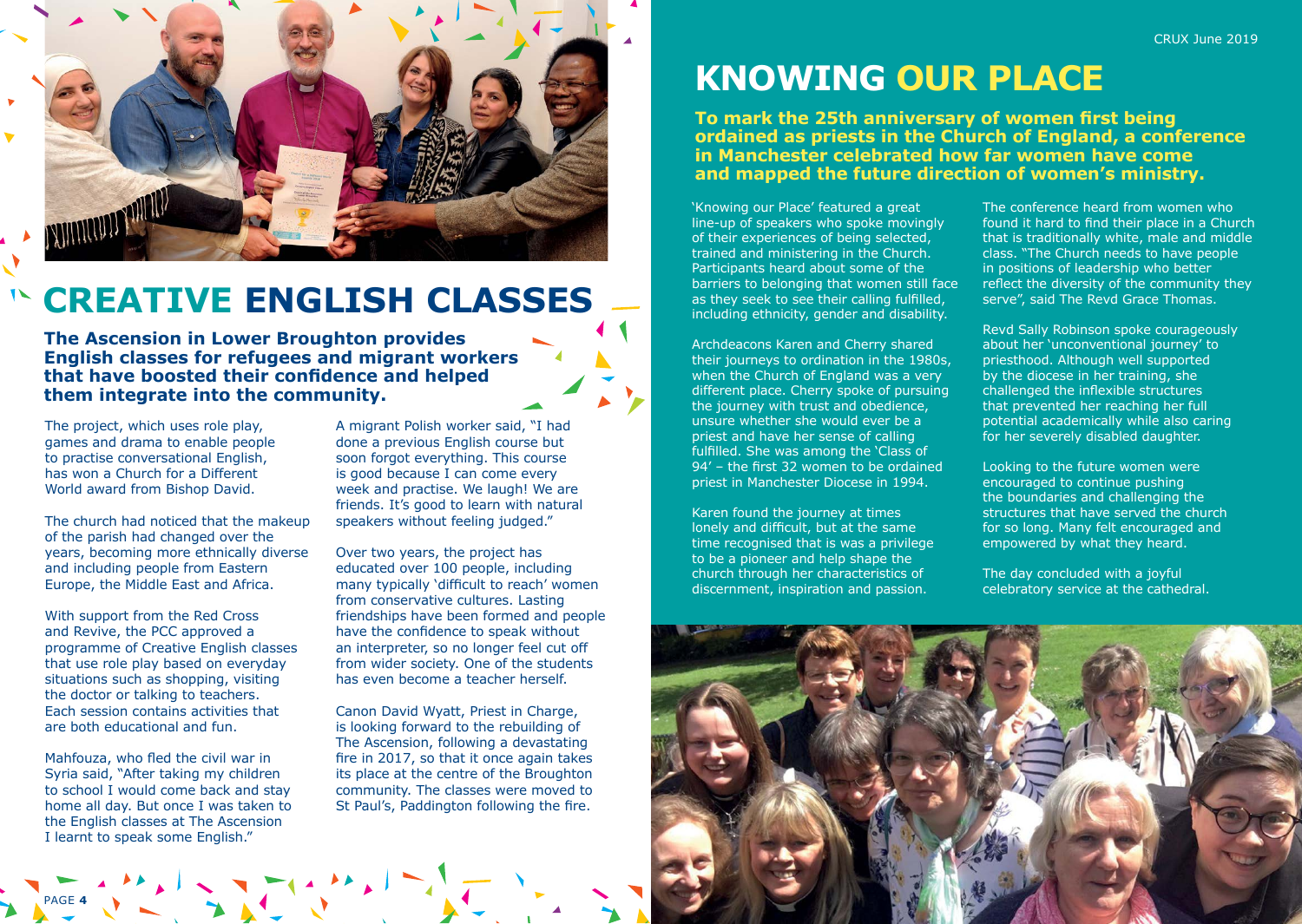### **APPOINTMENTS**

**The Revd Alison Bailie,** currently Incumbent of St Mary Droylsden, has been appointed Incumbent of Middleton and Thornham.

**The Revd Martin Cox** is to become the next Area Dean of Leigh Deanery.

#### **The Revd Patrick Davies,**  currently Priest-in-Charge of St Crispin Withington, has been appointed Incumbent of St Crispin Withington.



#### **The Revd Julian Hartley,** formerly currently Team Vicar in the Astley, Tyldesley and Mosley Common Team, has been appointed

### **RESIGNATION**

Incumbent of St Paul Astley Bridge.

**The Revd Charlie Annis,**  is to resign as Curate at St Mary with St Peter Oldham.

### **RETIREMENT**

**The Revd Robert Dixon, is to** retire as Incumbent of St Thomas Bedford on 30 June.

# **HEAD OF CHURCH GROWTH**



**The diocese has appointed The Revd Mike Starkey as Head of Church Growth. This is a new post that is important for translating the diocesan vision for growth into practical action. Mike will advise the diocese on strategies for growth. He will also have particular responsibility for enabling church planting, Fresh Expressions and exploring the possibilities for new Resource Churches.**

# **SARAH TO BE A BISHOP**



**The Venerable Sarah Bullock, who grew up in Moss Side where her father was a vicar, is to be the next Bishop of Shrewsbury.** 

Sarah served her curacy at St Paul, Kersal Moor and was ordained priest in 1994. She served as Rector of Moss Side, St James with St Clement and Whalley Range, St Edmund and also held a range of diocesan roles including Bishop's Adviser for Women's Ministry and Borough Dean for the City and Borough of Manchester. She was made an Honorary Canon of Manchester Cathedral in 2007.

Sarah, who is currently Archdeacon of York, will be the first woman to serve as a bishop in the Diocese of Lichfield.

Mike originally trained as a journalist and worked as a reporter in commercial radio. Following a serious car accident, he had a big change of direction and trained to be a priest. After ordination, Mike worked as a vicar in London for nearly 20 years, mainly in churches that were struggling, helping them to grow in numbers. His experience in ministry included inner city suburbs across a wide range of church traditions.

After London, Mike was a vicar in mid-Wales and a Canon of Bangor Cathedral. For the past five years he has been a tutor for the Church Army in Sheffield, training students for church-based community and outreach work. He created the popular Faith Pictures and Why on Earth…? courses for study groups, and authored books, including Born to Shop, Restoring the Wonder, and Ministry Rediscovered. He is a regular writer/presenter of BBC Radio 2 Pause for Thought and teaches courses in writing for radio for the Church of England.

Mike, who has family roots in Manchester, said,

I couldn't be more excited about joining the diocese as Head of Church Growth. I'm looking forward to learning from people doing mission in different contexts and working with churches of different traditions to **y** explore ways they can grow in changing times.

Mike will support lay and ordained leaders by providing resources and courses to help them with their growth programmes.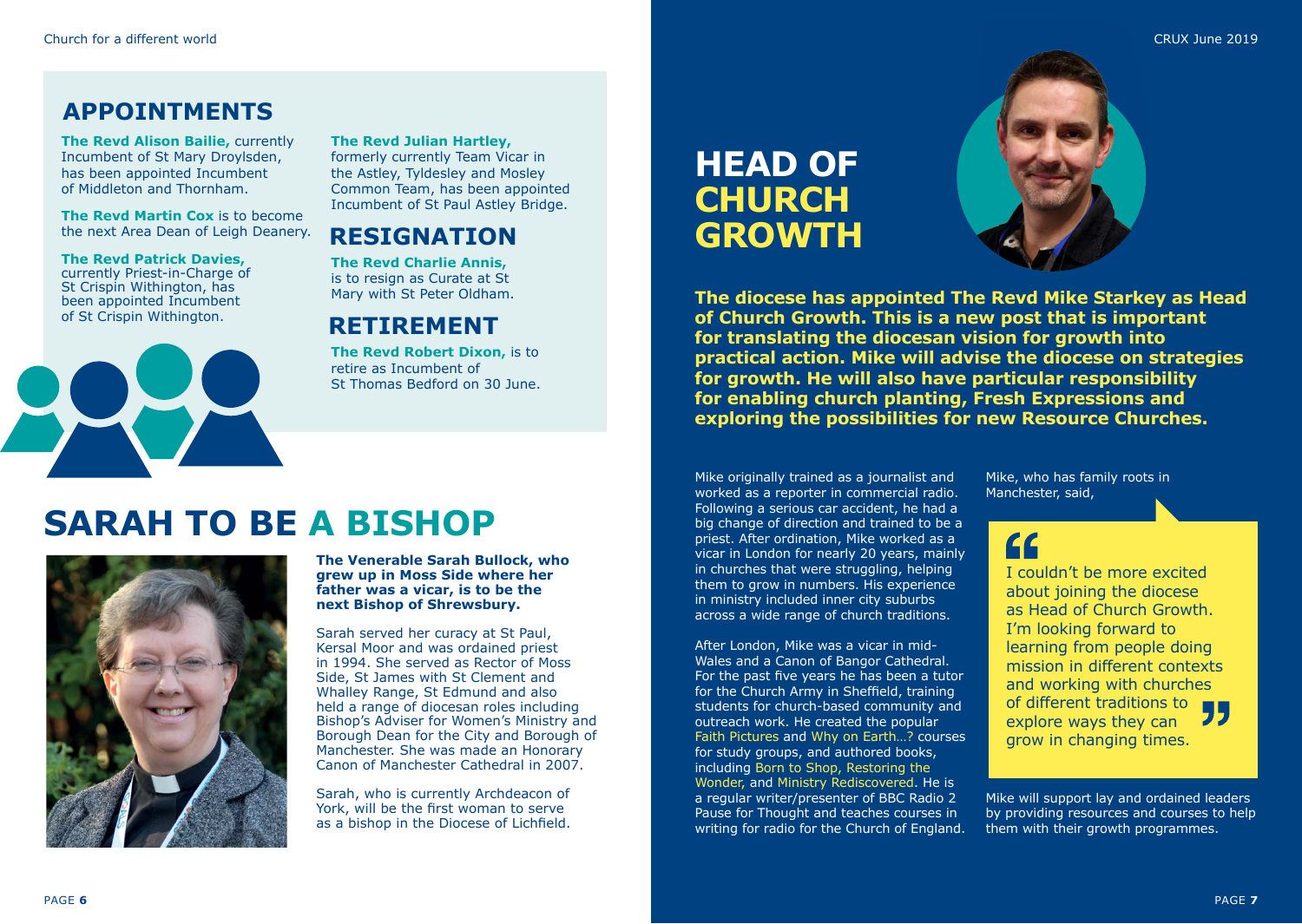## **Meet some of our new ordinands who will be ordained this month FROM CYPRUS**

### **I REMEMBER THINKING 'I'M RUNNING THE WRONG RACE HERE!'**

**"I enjoyed working for the NHS in Greater Manchester as a paramedic for 14 years, getting out and about, meeting lots of different people, and the satisfaction of helping."**



Ian and his wife were involved with their local church where, as churchwarden and ALM, Ian was encouraged to 'give it a go up front', but he'd always thought of himself as a practical kind of guy who helps out behind the scenes, not an 'up at the front' guy, and certainly not an 'up at the front' guy in robes!

"Whenever I took the opportunity, there was an unusual sense of peace alongside the nervousness I associated with leading worship. God seemed to be doing something, but it was way out of my comfort zone. I prayed

that God would make it obvious if he wanted me to change direction.

"I remember being on a treadmill in the gym before work and thinking, 'I'm running in completely the wrong race here'. Encouragements from family and friends and church slowly built up, culminating in a line from a sermon which I couldn't get out of my head, 'Don't miss out on the opportunity to spend your life on God's work!'"

Encouragements, from within and without, led Ian to take the step of talking to the Director of Ordinands, and follow the selection process.

"The day I handed back my NHS green uniform to start training at St Mellitus College was a huge step for me, and a big leap into the unknown. Looking back, it took a great many small steps, encouragements and prayers before I was ready to take that leap of faith.

"As I approach ordination, I'm looking forward to sharing in the faith journeys of others, and hopefully helping them along the way. I'm thrilled to be serving my curacy at Bolton Parish Church and St Philip's. If one thing worries me, it's remembering everyone's names!"

# **TO ROCHDALE!**

**"We had been out of church for a few years, and with a somewhat eclectic background, we just didn't seem to fit anywhere. We had been thinking we would take early retirement and relocate to Cyprus!"**

Fran was invited by a friend to attend Cathedral Isle of Man, and to her surprise, began to feel at home there and very much part of the family, particularly reconnecting with God through the Eucharist; and undergoing a kind of 'spiritual awakening'.

At a service in January 2016, the Dean of the Cathedral asked Fran if she'd ever considered ordained ministry. She hadn't, but struggled to focus on anything else during the service. She was sure that husband Dave would dismiss the idea.

However, on returning home Fran was shocked to learn that Dave – over a number of weeks – had been thinking that she would get ordained. Fran went back to the Dean and began the discernment process. Dave, to support Fran, started attending the Cathedral that Easter and soon found himself thinking 'I could do that as well'. He began to wonder if God may be behind his thoughts, and the Dean encouraged him to start the discernment process, with the proviso that they could stop at any point if Dave didn't feel it was right to continue.

Both Fran and Dave found the process emotionally taxing, but highly formational and healing. "Through the discernment process each time we faced a hurdle, this was somehow with God's grace and some tears, overcome.

"We attended a Pioneer Panel, and both of us were recommended for Ordained Pioneer Ministry (OPM). After separate Bishop's Advisory Panels, we were amazingly given the go ahead by the Bishop to train together for Ordained Ministry.

"As OPM training was not available on the Isle of Man we moved to train at St Mellitus College in Liverpool, which we have absolutely loved. We will soon take up a Pioneer Curacy in Rochdale. We have learnt that God is full of unexpected surprises, and His ways are definitely not our ways! Cyprus is on the backburner for now!"

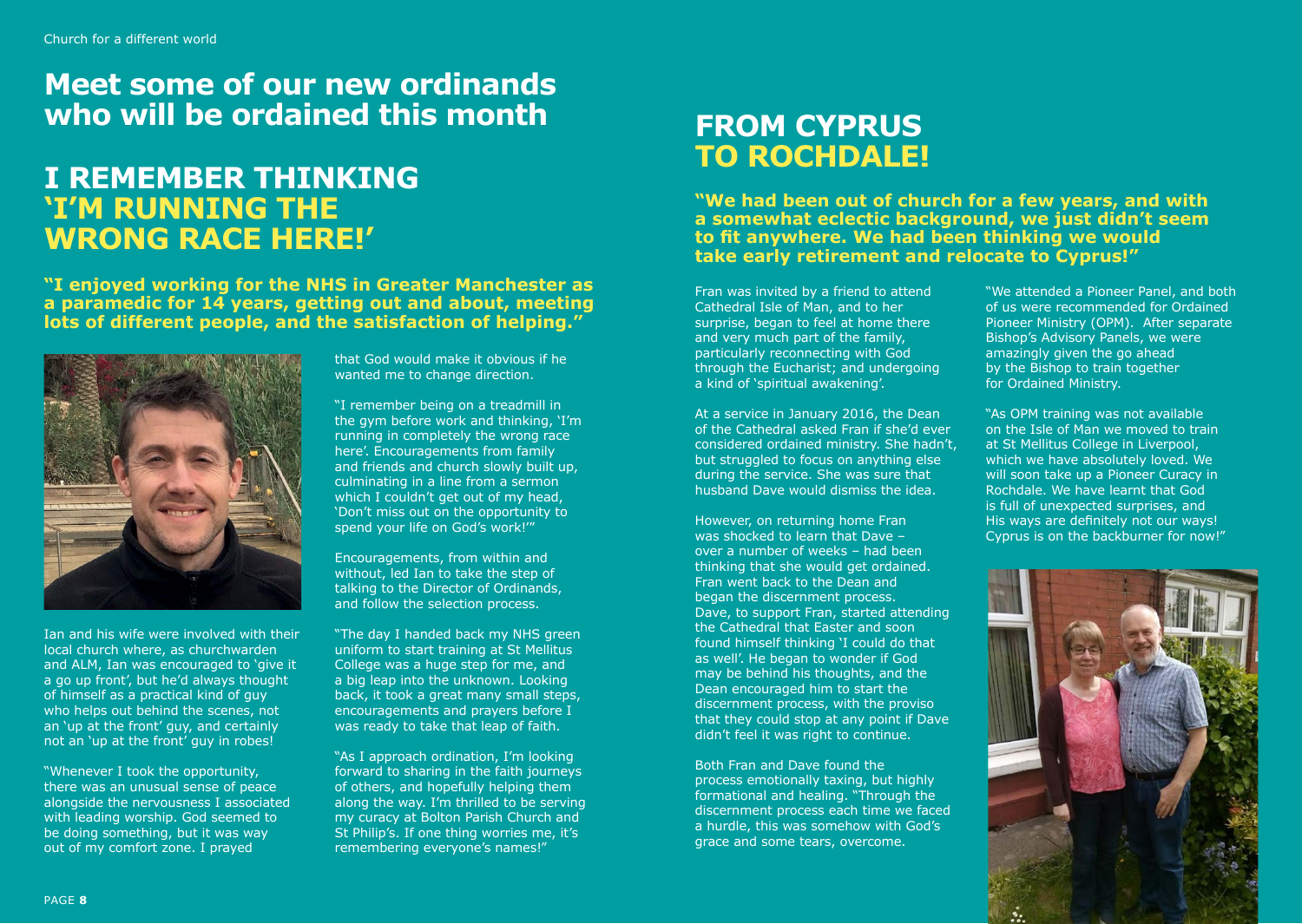### **Diocese of Manchester Ember List PETERTIDE 2019**

Please pray for all those to be ordained this year and especially for these candidates who will serve in our Diocese. Pray for them in these final weeks of preparation and for a rich outpouring of God's grace for them and for the whole Church.



Please pray also for their families, friends, for all those who have supported and encouraged them on their journey and for those with whom they will serve.

Finally, I ask you to pray to the Lord of the harvest to send labourers into his harvest, that God will raise up vocations among us and that many will respond with generosity and obedience.

#### **Bishop of Manchester**

**To be ordained Deacon by the Bishop of Manchester At Manchester Cathedral on Sunday 30 June 2019 at 10:30am**

#### **Leila Marie ALLEN**

All Saints Centre for Mission & Ministry to the benefice of Bacup and Stacksteads with the Revd David Brae

#### **Catherine (Cate)**

**Frances ALLISON** All Saints Centre for Mission & Ministry to the benefice of Heatons with the Revd Helen Scanlan

#### **Andrew Mark Kinsey BENNISON**

Ripon College Cuddesdon to Burnage, St Nicholas with the Revd Canon Dr Rachel Mann

#### **Nicola Jane BUTTERWORTH**

All Saints Centre for Mission & Ministry to the benefice of Horwich and Rivington with the Revd Michael Behrend

**David (Dave) Wyn GRIFFITHS** St Mellitus College North West to Kirkholt, St Thomas with the Revd Karen Smeeton

#### **Frances (Fran) Karen GRIFFITHS**

St Mellitus College North West to Kirkholt, St Thomas with the Revd Karen Smeeton

**Clive Peter HAMILTON** The Queen's Foundation to Salford, All Saints with the Revd Canon Daniel Burton

#### **Ian Malcolm George HEPBURN**

St Mellitus College North West to Bolton le Moors, St Peter with St Philip with the Revd Canon Dr Chris Bracegirdle

#### **Catherine (Cath) Ann HEWISON**

Trinity College, Bristol to the benefice of Gorton and Abbey Hey with the Revd Craig Smith

#### **Steven Craig HILTON**

Ripon College Cuddesdon to Manchester Cathedral with the Revd Canon Márcia Wall

**Richard John LAMBERT** All Saints Centre for Mission & Ministry to the benefice of Saddleworth with the Revd John Rosedale

**Katherine Adele MCKIE** All Saints Centre for Mission & Ministry at Prestwich, St Mary with the Revd Deborah Sandercock

#### **Daniel Robert John MULLANEY**

Wycliffe Hall to Higher Openshaw, St Clement with the Revd Paul Jump

**William (Will) Edward RUBIE** St Mellitus College North West

to the benefice of Heatons with the Revd Paul Jump

#### **Michele RYAN**

All Saints Centre for Mission & Ministry in the benefice of Hillock and Unsworth with the Revd Donna Williams and serving as Chaplain to Wrightington, Wigan and Leigh NHS FT

#### **Carol Anne SCHOFIELD**

College of the Resurrection, Mirfield to the benefice of Wythenshawe with the Revd Dr Stephen Edwards

#### **Christine (Chris) Susan STEEL**

All Saints Centre for Mission & Ministry to Hey, St John the Baptist with the Revd Lyn Woodall

#### **Hazel STODDART**

Cranmer Hall to Salford, St Philip with St Stephen with the Revd Gareth Robinson

#### **Tom Lucas STUDMAN**

St Mellitus College North West to West Didsbury, Christ Church and Withington, St Christopher with the Revd Anne Pilkington

 **To be ordained Deacon by the Bishop of Maidstone**

#### **Richard Benjamin CRIDDLE** Oak Hill College to Chadderton,

Revd John Simmons **To be ordained Priest by the Bishop of Middleton At Manchester Cathedral on Saturday 22 June 2019 at 2:30pm**

Christ Church with the

#### **Sachin AWALE**

All Saints Centre for Mission & Ministry at Moss Side, St James with St Clement and Whalley Range, St Edmund with the Revd Tony Hardy

#### **Carole Ann BARNET**

All Saints Centre for Mission &

with the Revd Dr Trudie Morris **Sheila Rachel BEATTIE** All Saints Centre for Mission & Ministry at Bury, St Mary the Virgin and Bury, St Paul with the Revd Julian Heaton

Ministry at Prestwich, St Mary

#### **Janet O'NEILL**

St Mellitus College North West in the benefice of West Bolton with the Revd Stephen Tranter

#### **Elizabeth (Liz)**

**Jennifer (Jenni) Mary BEAUMONT** All Saints Centre for Mission & Ministry at Davyhulme, St Mary the Virgin with the Revd Canon Chris Ford

**Debra (Debie) Jean BLAIR** All Saints Centre for Mission & Ministry at Davyhulme, St Mary the Virgin with the Revd Canon Chris Ford

**Jessica (Jess) Hazel DAVIS** St Mellitus College North West at Brunswick, Christ Church with the Revd Canon Simon Gatenby **Samuel (Sam) Richard FOULDS**

St Mellitus College London at Rusholme, Holy Trinity (Platt) with the Revd Dr Paul Mathole **Anne Elizabeth GILBERT** All Saints Centre for Mission & Ministry in the benefice of Dearnley, Wardle and Smallbridge with the Revd Rachel Battershell **Jane HYDE**

All Saints Centre for Mission & Ministry in the benefice of Clarksfield and Waterhead with the Revd Dr Paul Monk **Richard Bruce MOFFAT** All Saints Centre for Mission & Ministry at Tottington, St Anne with the Revd Hugh Bearn **Adrienne Elizabeth MORGAN** All Saints Centre for Mission & Ministry at Harwood, Christ's Church with the Revd Canon Wendy Oliver

**Clare ROWLES** All Saints Centre for Mission & Ministry at Droylsden, St Andrew and Droylsden. St Martin with the Revd Jo Farnworth

#### **Hilary Ann SHEDLOCK**

All Saints Centre for Mission & Ministry at Carr Clough, St Andrew in the benefice of Kersal Moor, St Paul with the Revd Dr Lee Longden

#### **Andrew (Andy) David SMITH**

All Saints Centre for Mission & Ministry at Blackley, St Paul, Blackley, St Peter and Blackley, St Andrew with the Revd Eddie Robert**s**

#### **Grace Ruth Elizabeth THOMAS**

All Saints Centre for Mission & Ministry at Moss Side, St James with St Clement and Whalley Range, St Edmund with the Revd Tony Hardy

#### **Susan (Sue) Ann WALKER**

All Saints Centre for Mission & Ministry at Prestwich, St Margaret with the Revd Deborah Sandercock

#### **Simon Thomas WATKINSON**

St Mellitus College London at Salford, St Philip with St Stephen with the Revd Gareth Robinson

#### **Neil Robert WHITAKER**

All Saints Centre for Mission & Ministry in the benefice of Langley with the Revd Canon Philip Miller

#### **Adam Charles WHITTLE**

Trinity College, Bristol at Pennington, Christ Church with the Revd Alan Saunders

#### **Benjamin (Ben) Michael WILKINSON**

Wycliffe Hall in the benefices of Deane and Lostock, St Thomas and St John with the Revd Dr Terry Clark

#### **Please pray for the retreat conductors**

**For the Deacons:**  Revd Alasdair Kay

**For the Priests:**  Revd Nicki Pennington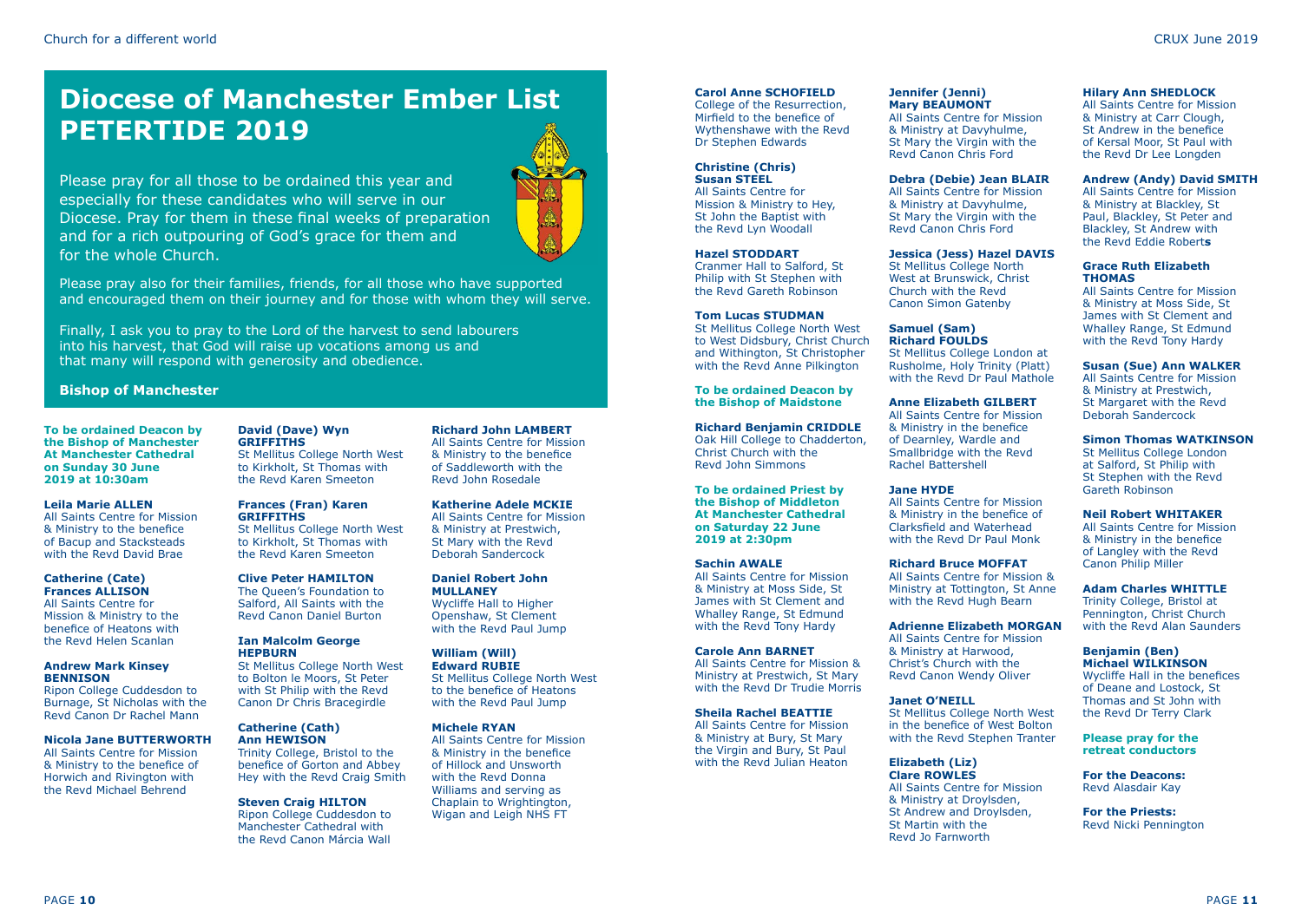# **CANON ALAN BUTLER, RIP**

**It is with sadness that we report that the Revd Canon Alan Butler died in April, aged 62, after a short illness. Alan was Incumbent of High Crompton and Thornham for nearly 20 years.**



Prayer was a priority for Alan, not just for himself but by encouraging others to pray. He was the driving force behind the diocesan Spiritual Companionship course, which had a profound effect on the prayer and discipleship of its participants, enabling a real depth of encounter with God and one another.

Alan was a renowned spiritual director who listened and shared his vulnerability and joy. When invited to be chaplain for the Bishop's staff he had us drawing our names in pastels. I thought

'surely he's not going to have us read children's stories'. He did! He didn't feel the need to impress us with his deep knowledge of Ignatian spirituality. How brave and how wise, for unless you become like little children you will never enter the Kingdom of God.

Alan loved being a parish priest. You couldn't see the join between Alan the priest and Alan the person because there wasn't one. He was gentle and wise and accepted others just as they were. His ministry could be characterised as one of 'holiness and hospitality'. In heaven the two become one; for sacraments shall cease and there is one heavenly banquet.

We remember Alan's wife, Pam, and his children and siblings in prayer, giving thanks for Alan's life as a priest and certain in the Easter hope of life everlasting.

**Archdeacon David Sharples**

# **HEALTH AND SAFETY FOR CHURCHES**

**EIG is running a training session on Health and Safety and risk assessment for churches. Based at Church House on 26 June, from 1.30-4pm, it will cover:**



- Your church insurance policy with an emphasis on key covers
- How to keep people safe advice on health and safety, fire risk assessments and complying with legislation
- Risk management advice
- A question and answer session.

#### Apply online at **[www.manchester.anglican.org/events](http://www.manchester.anglican.org/events)**

# **JOHN THE BAPTIST**



CRUX June 2019

Mark Davies, Bishop of Middleton

**This month the Church celebrates the birthday of St John the Baptist, the forerunner of Jesus. Only two saints merit a celebration of their birthday – the Blessed Virgin Mary and John the Baptist, both of whom played a unique role in ushering in the dawn of salvation.**

The actual date of John's birth is unknown. However, in St Luke's Gospel the angel Gabriel tells Mary that her cousin, Elizabeth, John's mother, is six months pregnant and so, tradition places John's birth six months before Jesus' birth.

Some commentators have seen a cosmic significance in all of this. Just as the birth of Jesus is celebrated near the winter solstice, so the birth of John is celebrated near the summer solstice. After the birth of Jesus, the days grow longer and after the birth of John the days grow shorter. We are reminded of John's own words: "He (Jesus) must increase; I must decrease."

The story of John can be read in all four gospels where he is seen to be the forerunner of Jesus, the one who in a very particular way prepares the way for Jesus and who baptises Him. In Luke chapter 1 there is a beautiful record of the events surrounding John's miraculous conception and birth that give us much food for thought and prayer (verses 5-25 and 57-80).

As we celebrate John's birth, here are some ideas for contemplation: John rejoices in the womb of his mother, Elizabeth, at the presence of Jesus in the womb of His mother, Mary. (Luke 1:44). Be attentive for the ways in which Jesus comes into our lives, often in unexpected and surprising ways. He is the God of surprises and He's a master of disguise. Keep a look out and rejoice to recognise Him.

#### John calls the people to repentance. (Luke 3:3). Take seriously sin and the mercy of God. By repenting of our sins we will know each day the joy of forgiveness and live in the fullness of life that Jesus longs for us to know.

John prepared the way for Jesus. (Malachi 3:1 and 4:5-6). Each day we are called to be the love of Jesus in action in the places where He has planted us. We are invited to live out our baptismal life, to bring the light of Jesus into the darkness around us, to be bearers of hope and agents of change, to celebrate what is good and to challenge injustice. This is Church for a Different

Let's rejoice to make the words of Zechariah, John's father, our own, "Blessed be the Lord the God of Israel, who has come to his people and set them free." (Luke 1:68)

World! What will it look like for you?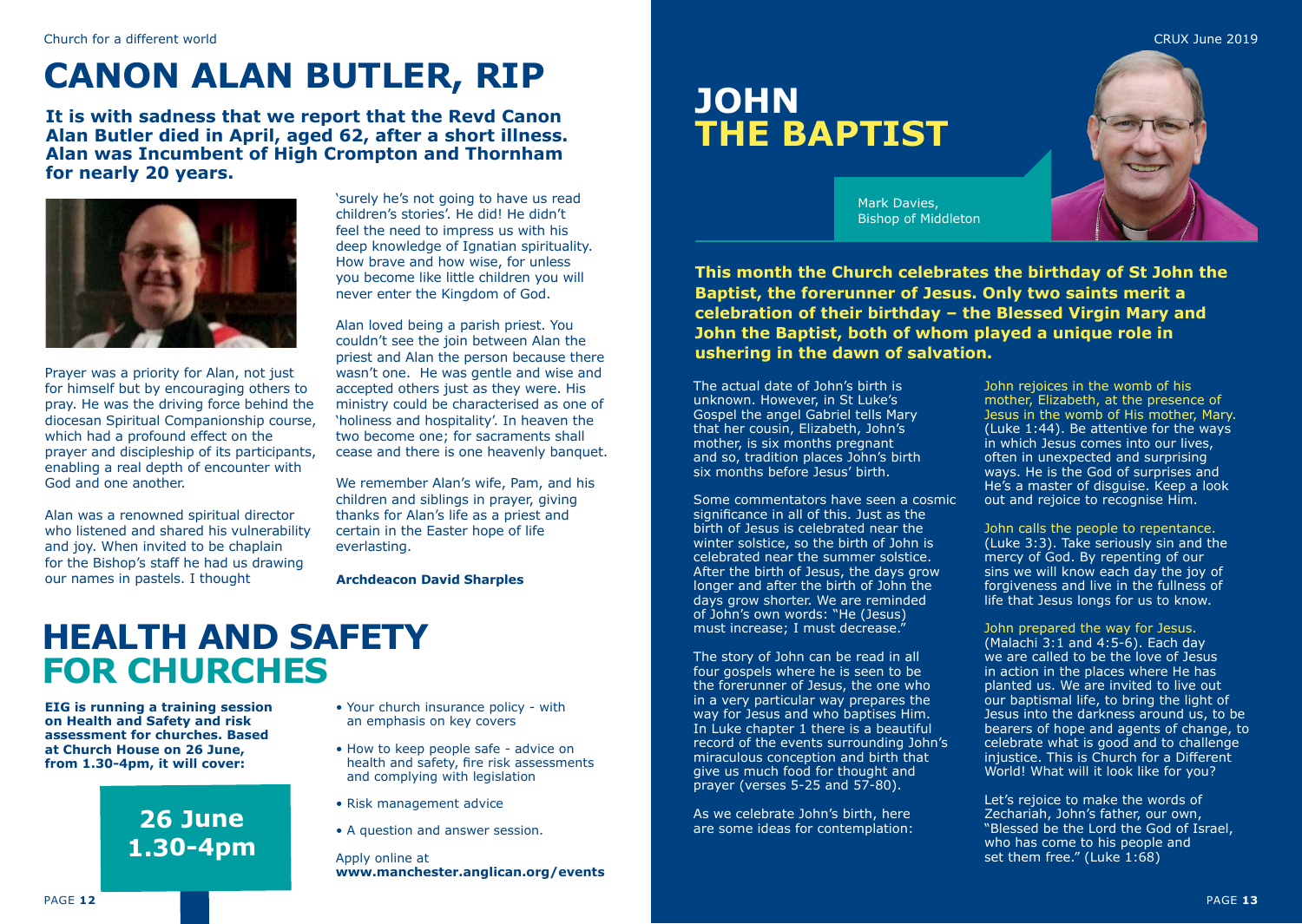### **WHAT CAN YOU CELEBRATE ABOUT YOUR CHURCH COMMUNITY?**

#### **What will we do with your comments?**

We will collate all the responses we receive and consider them as we develop our plans and priorities for the diocese.

We will not be able to provide individual responses, but we will provide updates in CRUX on how your feedback is shaping Church for a different world.

## **What would you like to see**

#### **Continue the conversation**

**Website:** manchester.anglican.org **Twitter:** @DioManchester **Facebook:** The Diocese of Manchester **Email:**  differentworld@manchester.anglican.org

#### **Thanks for your feedback so far**

**Send to:** Church for a Different World, Diocese of Manchester, Church House, 90 Deansgate, Manchester M3 2GH

# **WHAT'S ON THIS MONTH AT**

### **MANCHESTER CATHEDRAL?**

### **TAIZE SERVICE SUNDAY 30 JUNE (7PM)**



Join us for a service of meditative prayer and silence.

#### **Follow us at @manc\_diocese**

**Follow us at @DioManchester**

**Like us, search for The Diocese of Manchester**

### **SMALL ADVERTS**

#### **SPIC 'N' SPAN SPECIALIST CLEANERS**

leather suite cleaners, oven and hob cleaning, carpet and upholstery cleaning, UPVC conservatory, gutter fascia and soffit clean, driveway patio decking power-washed, house clearance, rubbish removal. Call Jonathon: **07423 325192** for free quote

#### **SPIC 'N' SPAN HOME MAINTENANCE**

gutters, UPVC door hanging, laminate flooring, flat pack assembly, window fitting, roof repairs, fascia soffits, pointing, brickwork, painting and decorating. Call Jonathon: **07423 325192** for free quote.

#### **LAKE DISTRICT HOLIDAY LET**

A well-appointed and equipped 2 bedroom apartment in Bowness with parking and garage. Offering a balcony with views of Lake Windermere. **[www.swallowsrest.org](http://www.swallowsrest.org)** For more information call **07719 966990**; email **[info@swallowsrest.org](mailto:info@swallowsrest.org)**

**To advertise in CRUX contact:** Simon Ambrose, **0161 828 1410 sambrose@manchester.anglican.org**

The copy deadline is the **first of the month** prior to publication.

### **Editorial:**

All editorial items to Ann Mummery, **0161 828 1470 amummery@manchester.anglican.org**

To order CRUX or amend your order: **John Golding 07768 767220**

PAGE **15**